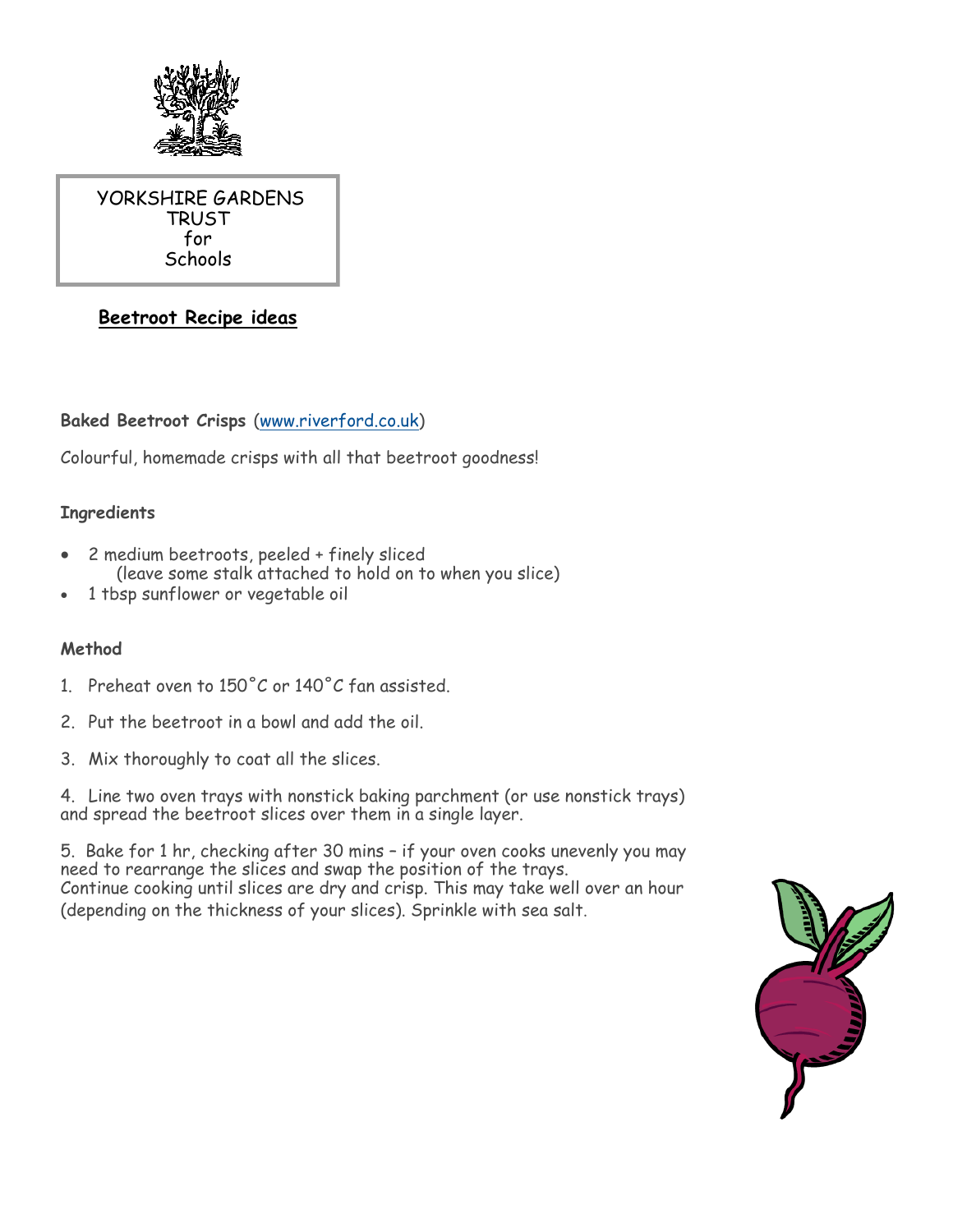#### **Beetroot Brownies** ([www.bbcgoodfood.com\)](http://www.bbcgoodfood.com)

This recipe has only about half the fat and sugar of regular brownies, but is still squidgy and sweet thanks to the beetroot!

#### **Ingredients**

- 500g whole raw beetroot (3-4 medium beets)
- 100g unsalted butter, plus extra for the tin
- 200g bar plain chocolate (70% cocoa)
- 1 tsp vanilla extract
- 250g golden caster sugar
- 3 eggs
- 100g plain flour
- 25g cocoa powder

#### **Method**

1. Wear a pair of rubber gloves to stop your hands from staining, then top, tail and peel the beetroot – you'll need about 400g flesh. Roughly chop and put into a large bowl. Add a splash of water, cover with cling film, then microwave on High for 12 mins or until tender.

2. Heat oven to 180C/160C fan/gas 4. While the beetroot cooks, butter then line a 20  $\times$  30cm traybake or small roasting tin. Roughly chop the chocolate and cut the butter into cubes. Tip the cooked beetroot into a sieve, drain off any excess liquid, then put into a food processor or blender with the chocolate, butter and vanilla. Whizz until the mix is as smooth as you can get it. The chocolate and butter will melt as you do this.

3. Put the sugar and eggs into a large bowl, then beat using an electric hand whisk until thick, pale and foamy, about 2 mins. Spoon the beetroot mix into the bowl (it won't look too pretty at this stage, but bear with me), then use a large metal spoon to fold it into the whisked eggs. Try to conserve as much air in the mixture as you can. Sift in the flour and cocoa powder, then gently fold these in to make a smooth batter.

4. Pour into the prepared tin and bake for 25 mins or until risen all over, with just the merest quiver under the centre of the crust when you shake the pan. Cool completely in the tin, then cut into squares.



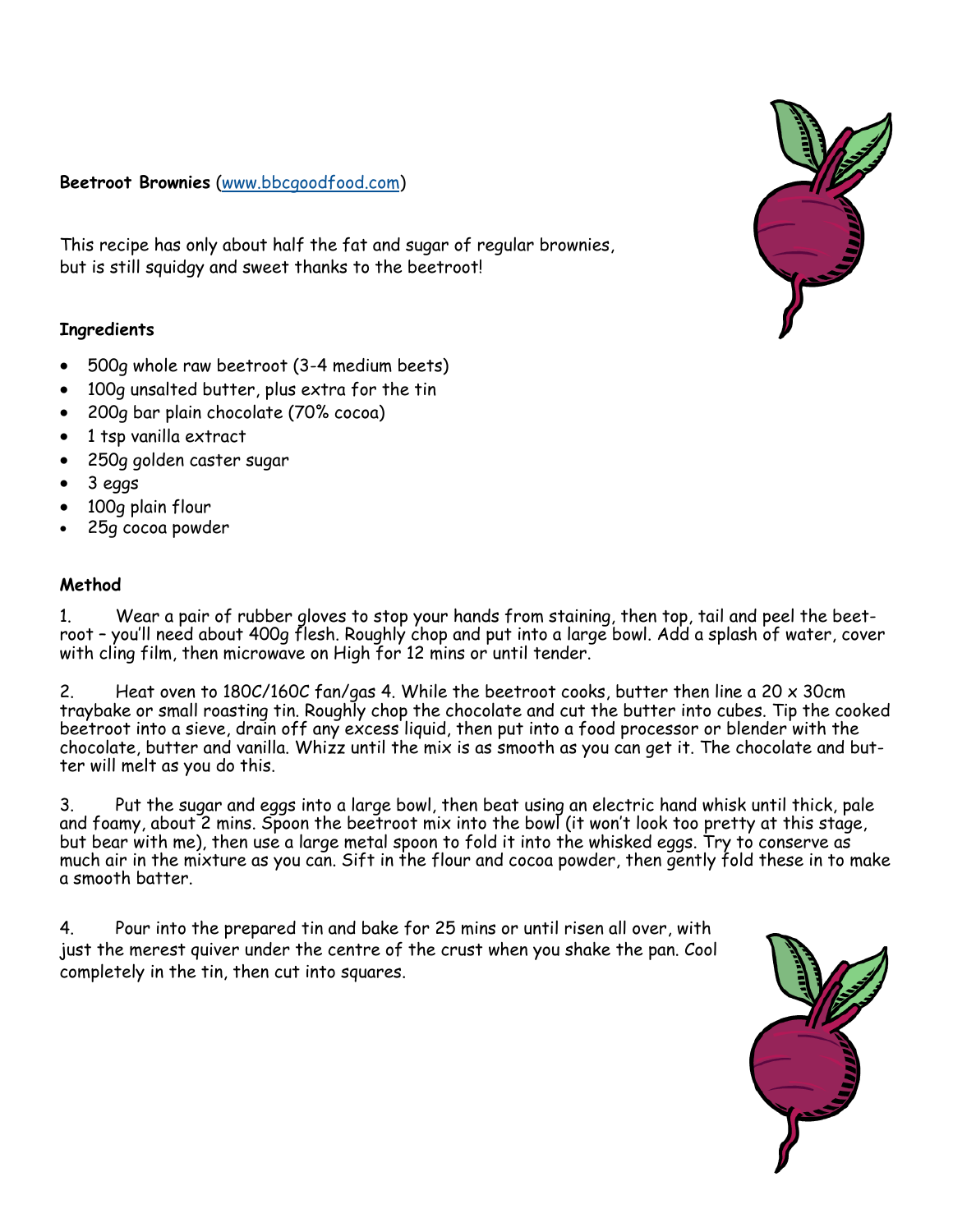

# **Julia's Beetroot, Banana, and Raspberry Smoothie** ([www.thevintagemixer.com\)](http://www.thevintagemixer.com)

This healthy smoothie is so easy to make using raw beetroots and frozen raspberries.

#### **Ingredients**

- 2 medium beets or 3 small
- 1 banana
- 1 cup frozen raspberries
- 1 cup almond milk
- Handful of ice cubes

#### **Method**

- 1. Peel beetroots and cut into large chunks.
- 2. Blend all the ingredients together until smooth.
- 3. Serve and enjoy!